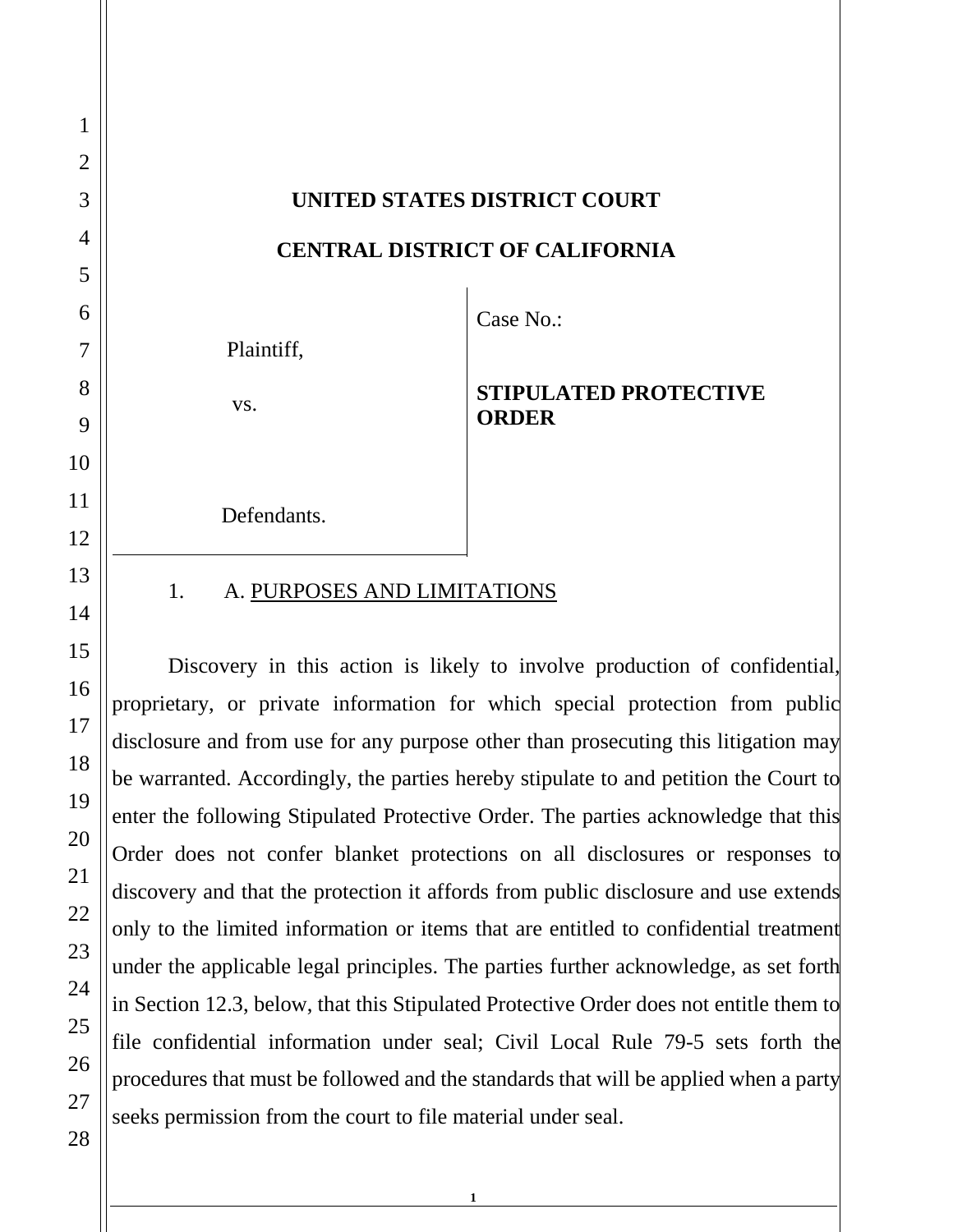#### B. GOOD CAUSE STATEMENT

[\***The "Good Cause Statement" should be edited to include or exclude specific information that applies to the particular case, i.e., what harm will result from the disclosure of the confidential information likely to be produced in this case? Below is an example**]:

This action is likely to involve trade secrets, customer and pricing lists and other valuable research, development, commercial, financial, technical and/or proprietary information for which special protection from public disclosure and from use for any purpose other than prosecution of this action is warranted. Such confidential and proprietary materials and information consist of, among other things, confidential business or financial information, information regarding confidential business practices, or other confidential research, development, or commercial information (including information implicating privacy rights of third parties), information otherwise generally unavailable to the public, or which may be privileged or otherwise protected from disclosure under state or federal statutes, court rules, case decisions, or common law. Accordingly, to expedite the flow of information, to facilitate the prompt resolution of disputes over confidentiality of discovery materials, to adequately protect information the parties are entitled to keep confidential, to ensure that the parties are permitted reasonable necessary uses of such material in preparation for and in the conduct of trial, to address their handling at the end of the litigation, and serve the ends of justice, a protective order for such information is justified in this matter. It is the intent of the parties that information will not be designated as confidential for tactical reasons and that nothing be so designated without a good faith belief that it has been maintained in a confidential, non-public manner, and there is good cause why it should not be part of the public record of this case.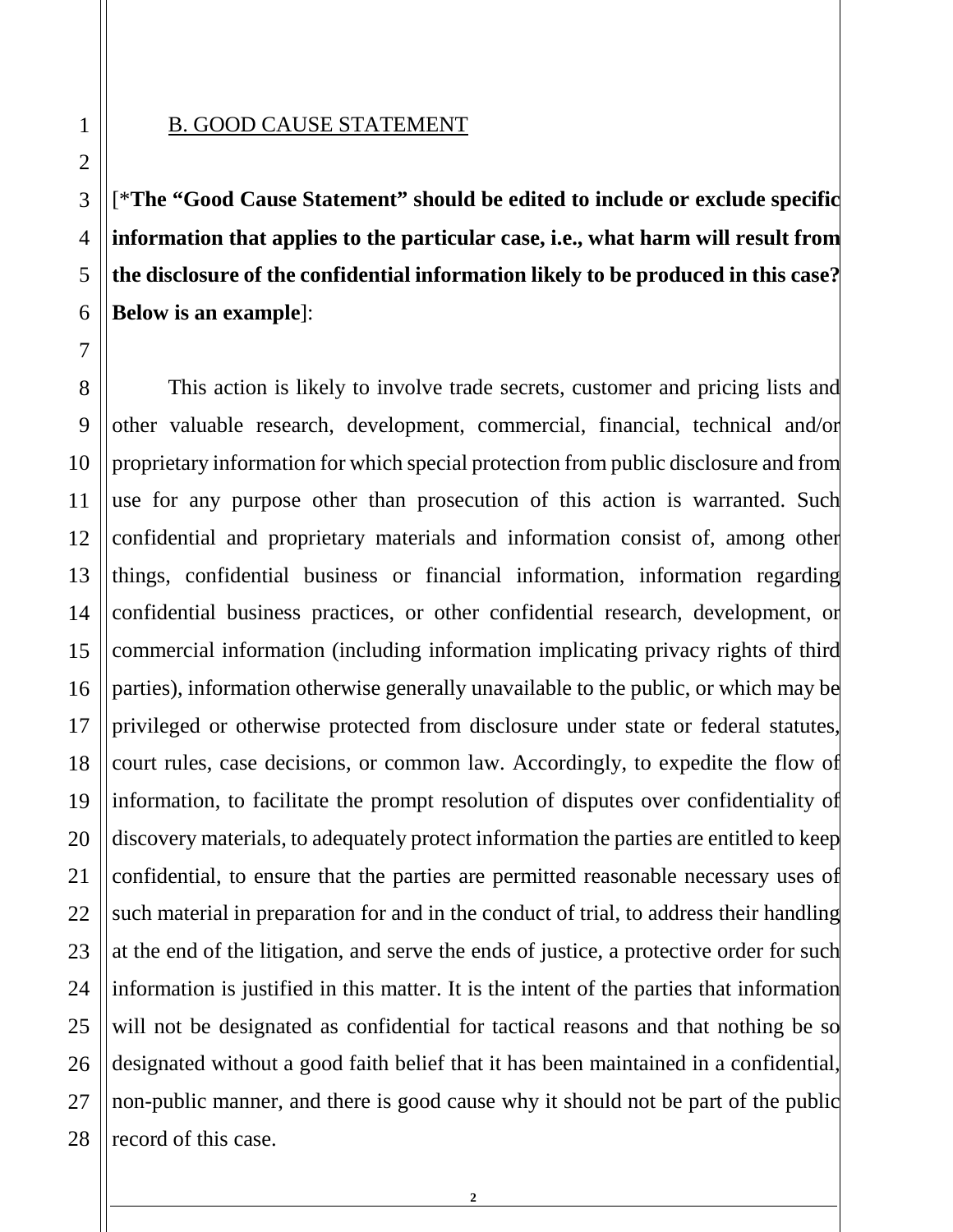28

#### 2. DEFINITIONS

- 2.1 Action: [this pending federal law suit]. [\*Option: consolidated or related actions.]
- 2.2 Challenging Party: a Party or Non-Party that challenges the designation of information or items under this Order.
- 2.3 "CONFIDENTIAL" Information or Items: information (regardless of how it is generated, stored or maintained) or tangible things that qualify for protection under Federal Rule of Civil Procedure 26(c), and as specified above in the Good Cause Statement.
- 2.4 Counsel: Outside Counsel of Record and House Counsel (as well as their support staff).
- 2.5 Designating Party: a Party or Non-Party that designates information or items that it produces in disclosures or in responses to discovery as "CONFIDENTIAL."
- 2.6 Disclosure or Discovery Material: all items or information, regardless of the medium or manner in which it is generated, stored, or maintained (including, among other things, testimony, transcripts, and tangible things), that are produced or generated in disclosures or responses to discovery in this matter.
- 2.7 Expert: a person with specialized knowledge or experience in a matter pertinent to the litigation who has been retained by a Party or its counsel to serve as an expert witness or as a consultant in this Action.
- 2.8 House Counsel: attorneys who are employees of a party to this Action. House Counsel does not include Outside Counsel of Record or any other outside counsel.
- 2.9 Non-Party: any natural person, partnership, corporation, association, or other legal entity not named as a Party to this action.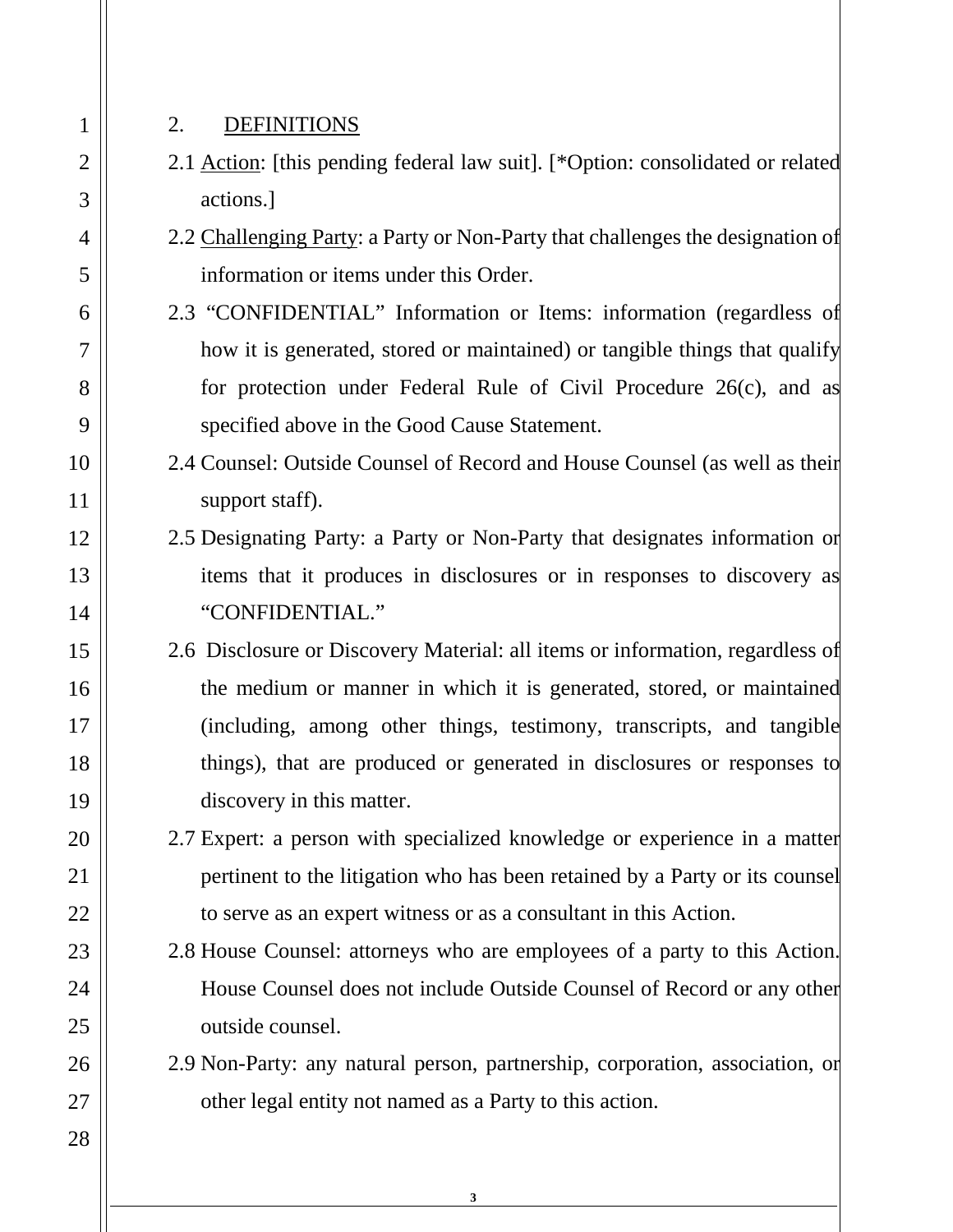- 1 2 3 4 5 6 7 8 9 10 11 12 13 14 15 16 17 18 19 20 21 22 23 24 25 26 27 28
- 2.10 Outside Counsel of Record: attorneys who are not employees of a party to this Action but are retained to represent or advise a party to this Action and have appeared in this Action on behalf of that party or are affiliated with a law firm which has appeared on behalf of that party, and includes support staff.
- 2.11 Party: any party to this Action, including all of its officers, directors, employees, consultants, retained experts, and Outside Counsel of Record (and their support staffs).
- 2.12 Producing Party: a Party or Non-Party that produces Disclosure or Discovery Material in this Action.
- 2.13 Professional Vendors: persons or entities that provide litigation support services (e.g., photocopying, videotaping, translating, preparing exhibits or demonstrations, and organizing, storing, or retrieving data in any form or medium) and their employees and subcontractors.
- 2.14 Protected Material: any Disclosure or Discovery Material that is designated as "CONFIDENTIAL."
- 2.15 Receiving Party: a Party that receives Disclosure or Discovery Material from a Producing Party.

### 3. SCOPE

The protections conferred by this Stipulation and Order cover not only Protected Material (as defined above), but also (1) any information copied or extracted from Protected Material; (2) all copies, excerpts, summaries, or compilations of Protected Material; and (3) any testimony, conversations, or presentations by Parties or their Counsel that might reveal Protected Material.

Any use of Protected Material at trial shall be governed by the orders of the trial judge. This Order does not govern the use of Protected Material at trial.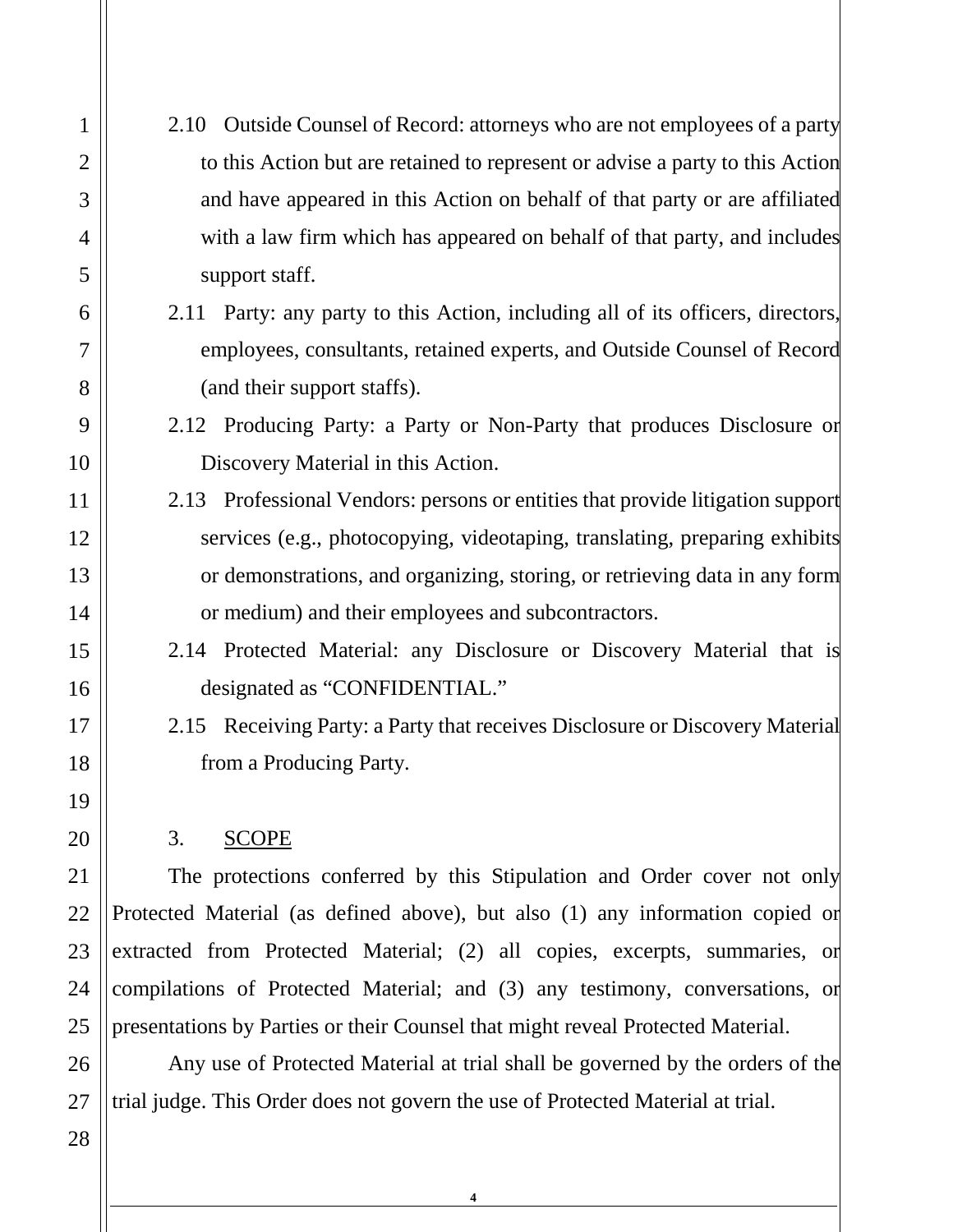## 4. DURATION

12

13

14

15

16

17

18

19

20

21

22

[ONE POSSIBLE PARAGRAPH] Once a case proceeds to trial, all of the information that was designated as confidential or maintained pursuant to this protective order becomes public and will be presumptively available to all members of the public, including the press, unless compelling reasons supported by specific factual findings to proceed otherwise are made to the trial judge in advance of the trial. See Kamakana v. City and County of Honolulu, 447 F.3d 1172, 1180-81 (9th Cir. 2006) (distinguishing "good cause" showing for sealing documents produced in discovery from "compelling reasons" standard when merits-related documents are part of court record). Accordingly, the terms of this protective order do not extend beyond the commencement of the trial.

[ALTERNATIVE POSSIBLE PARAGRAPH] Even after final disposition of this litigation, the confidentiality obligations imposed by this Order shall remain in effect until a Designating Party agrees otherwise in writing or a court order otherwise directs. Final disposition shall be deemed to be the later of (1) dismissal of all claims and defenses in this Action, with or without prejudice; and (2) final judgment herein after the completion and exhaustion of all appeals, rehearings, remands, trials, or reviews of this Action, including the time limits for filing any motions or applications for extension of time pursuant to applicable law.

23

#### 5. DESIGNATING PROTECTED MATERIAL

24 25 26 27 28 5.1 Exercise of Restraint and Care in Designating Material for Protection. Each Party or Non-Party that designates information or items for protection under this Order must take care to limit any such designation to specific material that qualifies under the appropriate standards. The Designating Party must designate for protection only those parts of material, documents, items, or oral or written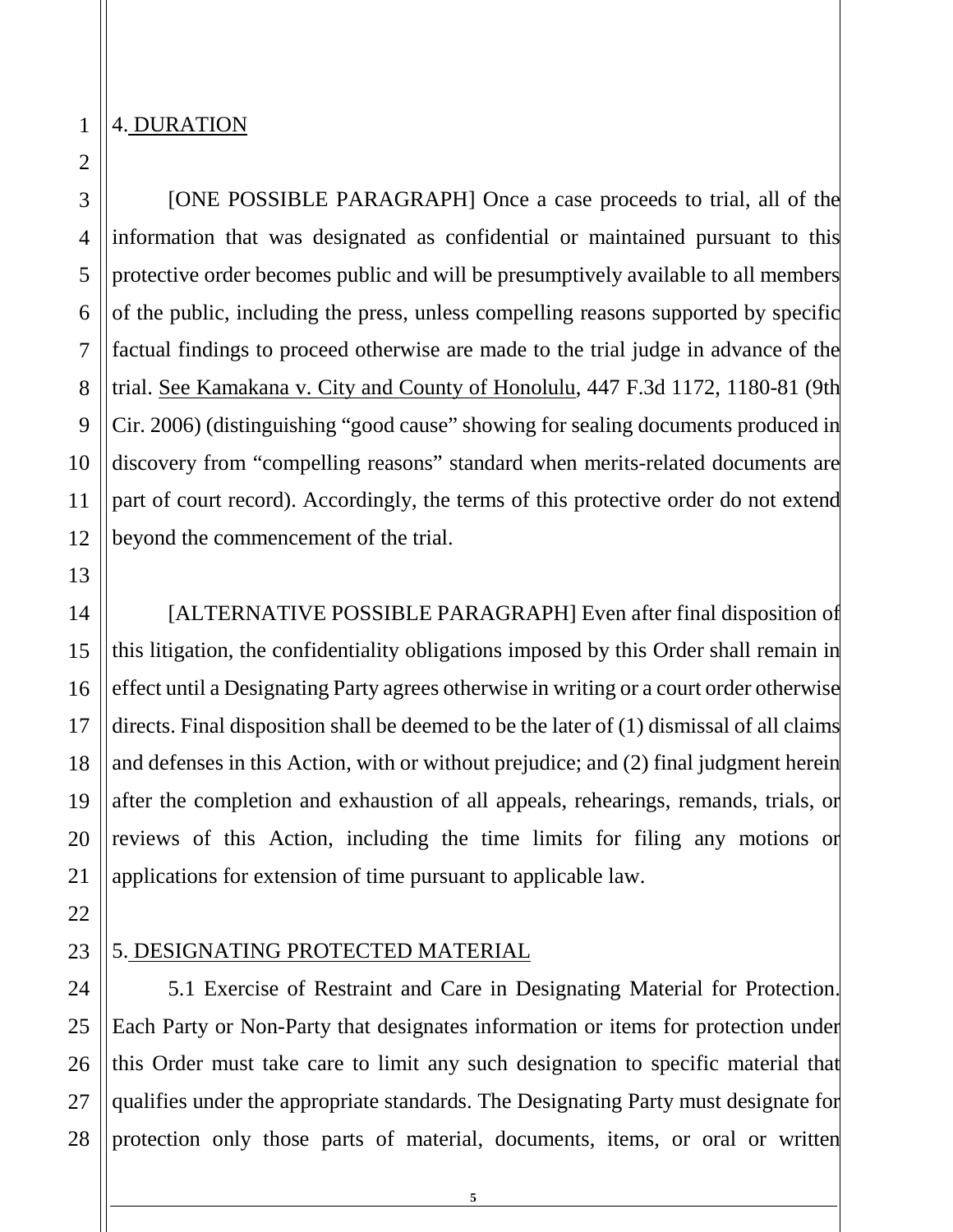communications that qualify so that other portions of the material, documents, items, or communications for which protection is not warranted are not swept unjustifiably within the ambit of this Order.

Mass, indiscriminate, or routinized designations are prohibited. Designations that are shown to be clearly unjustified or that have been made for an improper purpose (e.g., to unnecessarily encumber the case development process or to impose unnecessary expenses and burdens on other parties) may expose the Designating Party to sanctions.

If it comes to a Designating Party's attention that information or items that it designated for protection do not qualify for protection, that Designating Party must promptly notify all other Parties that it is withdrawing the inapplicable designation.

5.2 Manner and Timing of Designations. Except as otherwise provided in this Order (see, e.g., second paragraph of section  $5.2(a)$  below), or as otherwise stipulated or ordered, Disclosure or Discovery Material that qualifies for protection under this Order must be clearly so designated before the material is disclosed or produced.

Designation in conformity with this Order requires:

(a) for information in documentary form (e.g., paper or electronic documents, but excluding transcripts of depositions or other pretrial or trial proceedings), that the Producing Party affix at a minimum, the legend "CONFIDENTIAL" (hereinafter "CONFIDENTIAL legend"), to each page that contains protected material. If only a portion or portions of the material on a page qualifies for protection, the Producing Party also must clearly identify the protected portion(s) (e.g., by making appropriate markings in the margins).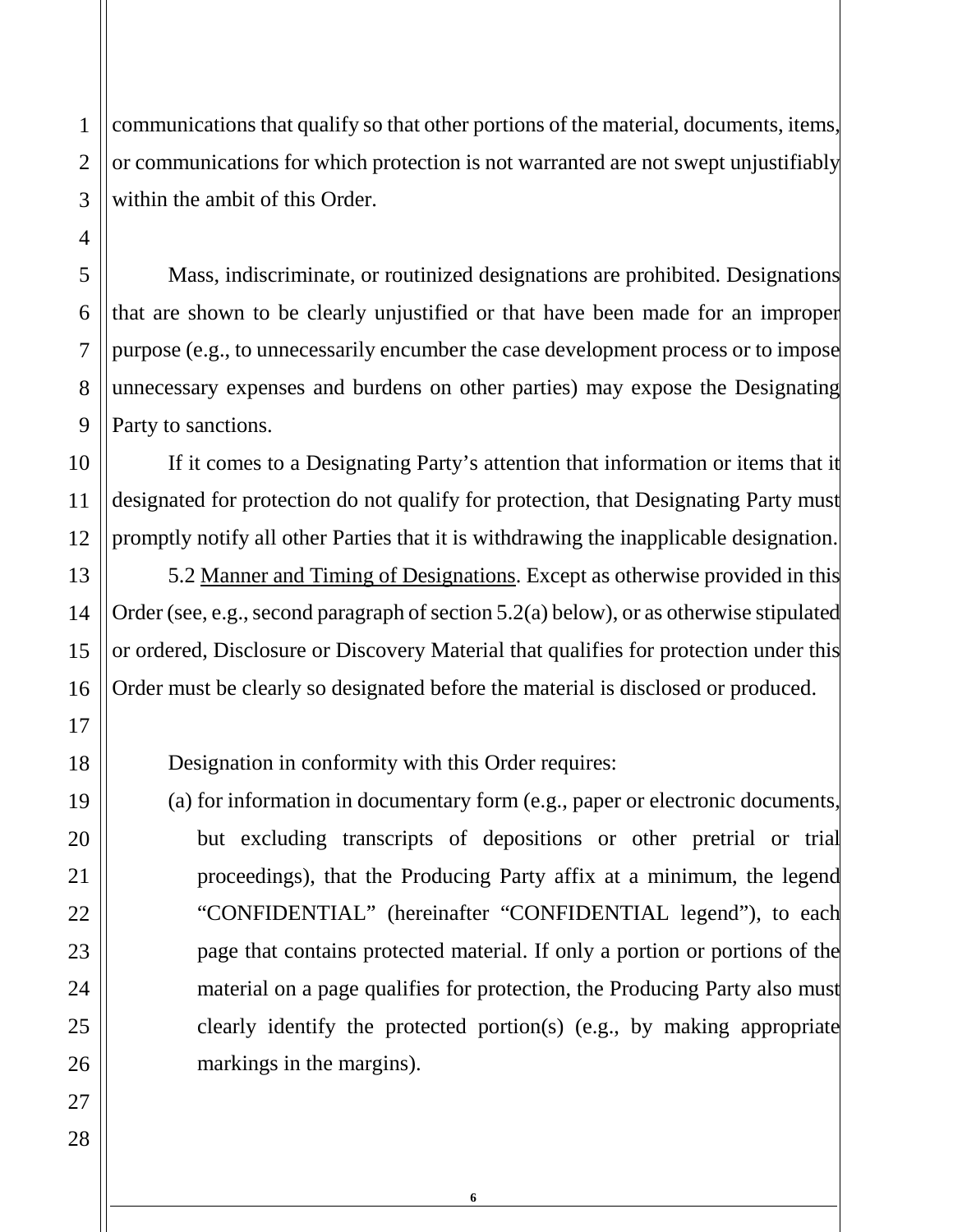A Party or Non-Party that makes original documents available for inspection need not designate them for protection until after the inspecting Party has indicated which documents it would like copied and produced. During the inspection and before the designation, all of the material made available for inspection shall be deemed "CONFIDENTIAL." After the inspecting Party has identified the documents it wants copied and produced, the Producing Party must determine which documents, or portions thereof, qualify for protection under this Order. Then, before producing the specified documents, the Producing Party must affix the "CONFIDENTIAL legend" to each page that contains Protected Material. If only a portion or portions of the material on a page qualifies for protection, the Producing Party also must clearly identify the protected portion(s) (e.g., by making appropriate markings in the margins).

(b) for testimony given in depositions that the Designating Party identify the Disclosure or Discovery Material on the record, before the close of the deposition all protected testimony.

(c) for information produced in some form other than documentary and for any other tangible items, that the Producing Party affix in a prominent place on the exterior of the container or containers in which the information is stored the legend "CONFIDENTIAL." If only a portion or portions of the information warrants protection, the Producing Party, to the extent practicable, shall identify the protected portion(s).

5.3 Inadvertent Failures to Designate. If timely corrected, an inadvertent failure to designate qualified information or items does not, standing alone, waive the Designating Party's right to secure protection under this Order for such material. Upon timely correction of a designation, the Receiving Party must make reasonable efforts to assure that the material is treated in accordance with the provisions of this Order.

**7**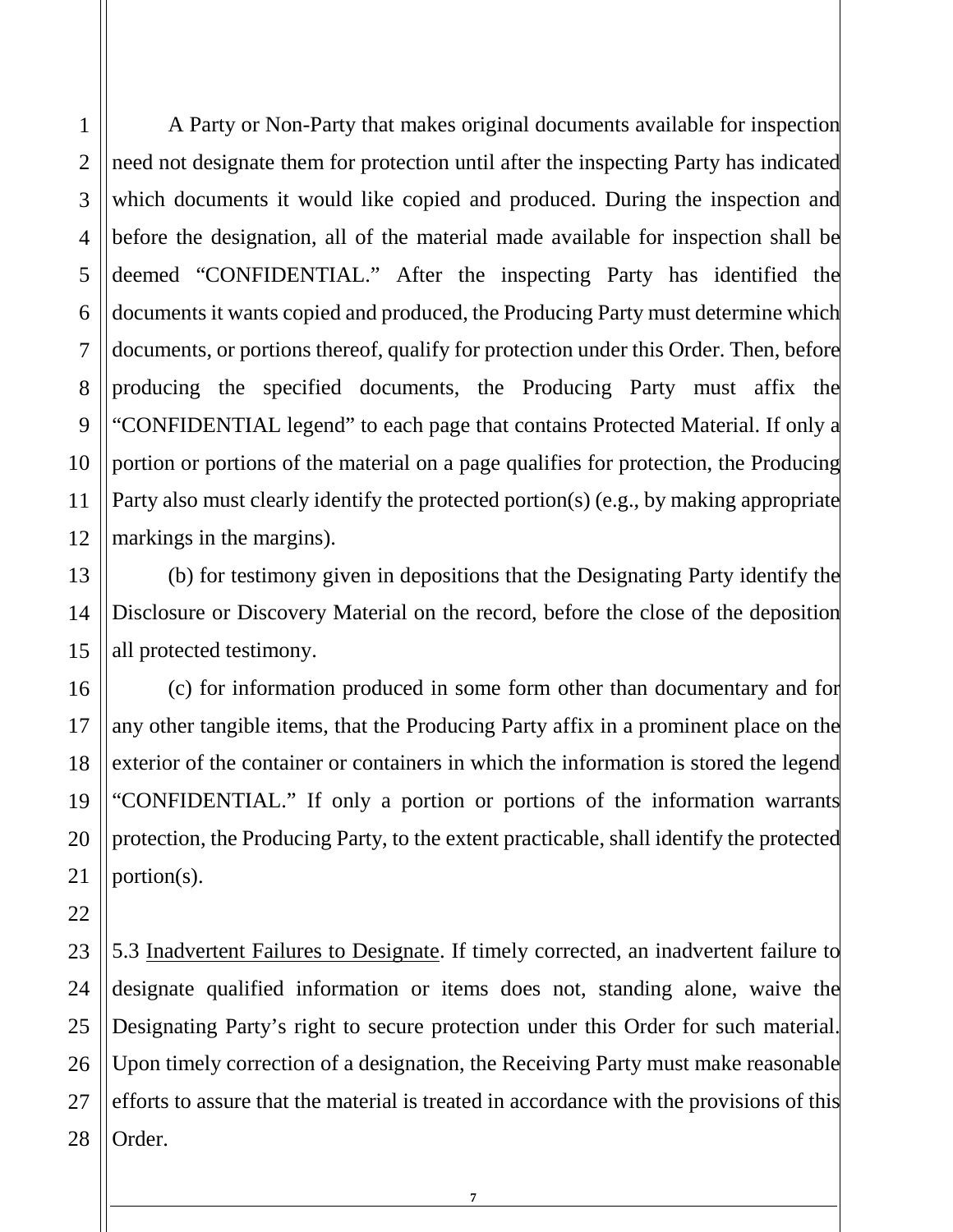## 6. CHALLENGING CONFIDENTIALITY DESIGNATIONS

6.1 Timing of Challenges. Any Party or Non-Party may challenge a designation of confidentiality at any time that is consistent with the Court's Scheduling Order.

6.2 Meet and Confer. The Challenging Party shall initiate the informal dispute resolution process set forth in the Court's Procedures and Schedules. see http://www.cacd.uscourts.gov/honorable-alka-sagar

6.3 The burden of persuasion in any such challenge proceeding shall be on the Designating Party. Frivolous challenges, and those made for an improper purpose (e.g., to harass or impose unnecessary expenses and burdens on other parties) may expose the Challenging Party to sanctions. Unless the Designating Party has waived or withdrawn the confidentiality designation, all parties shall continue to afford the material in question the level of protection to which it is entitled under the Producing Party's designation until the Court rules on the challenge.

## 18

19

20

21

22

23

24

25

### 7. ACCESS TO AND USE OF PROTECTED MATERIAL

7.1 Basic Principles. A Receiving Party may use Protected Material that is disclosed or produced by another Party or by a Non-Party in connection with this Action only for prosecuting, defending, or attempting to settle this Action. Such Protected Material may be disclosed only to the categories of persons and under the conditions described in this Order. When the Action has been terminated, a Receiving Party must comply with the provisions of section 13 below (FINAL DISPOSITION).

26 27 28 Protected Material must be stored and maintained by a Receiving Party at a location and in a secure manner that ensures that access is limited to the persons authorized under this Order.

**8** 

9

10

11

12

13

14

15

16

17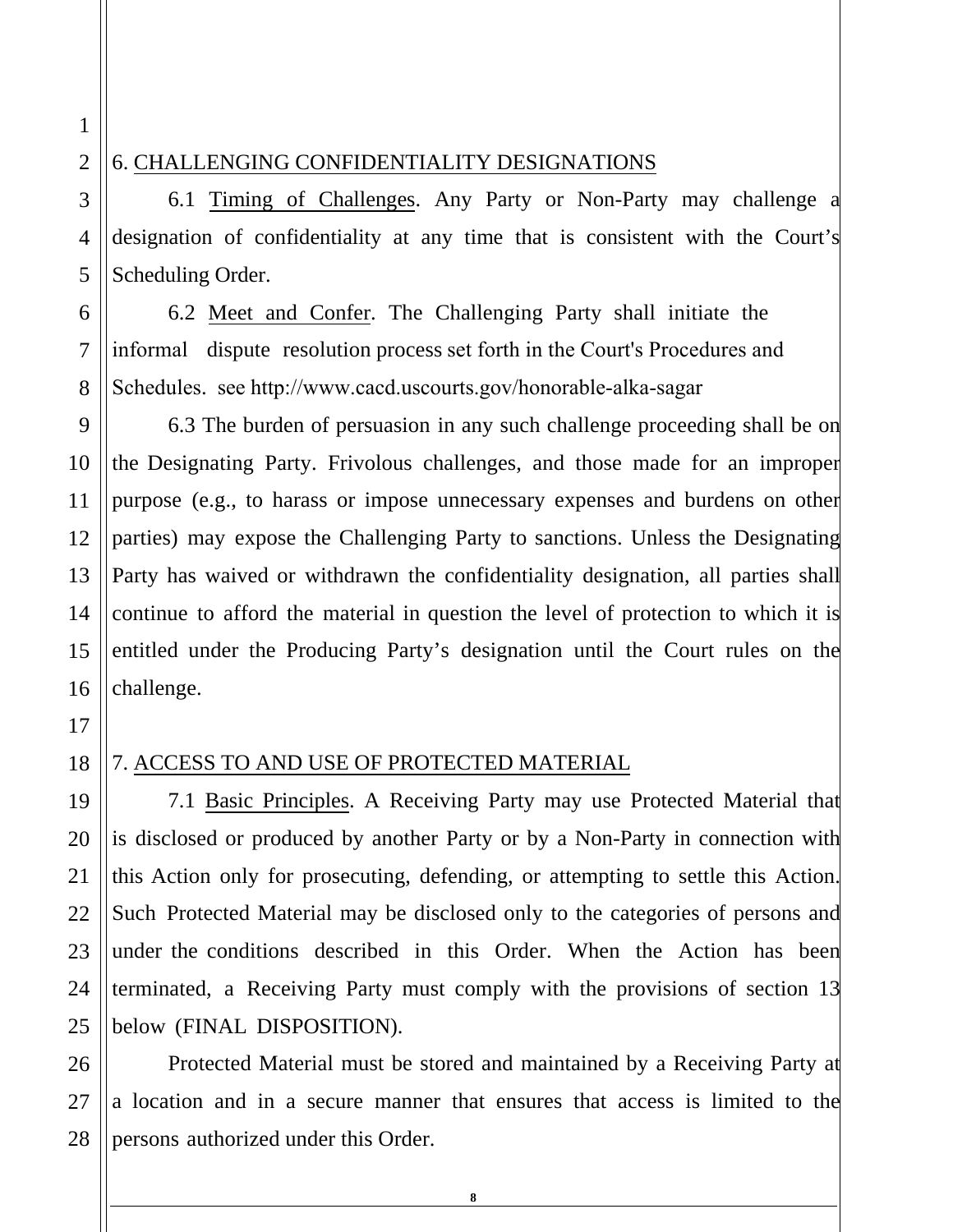7.2 Disclosure of "CONFIDENTIAL" Information or Items. Unless otherwise ordered by the court or permitted in writing by the Designating Party, a Receiving Party may disclose any information or item designated "CONFIDENTIAL" only to:

(a) the Receiving Party's Outside Counsel of Record in this Action, as well as employees of said Outside Counsel of Record to whom it is reasonably necessary to disclose the information for this Action;

(b) the officers, directors, and employees (including House Counsel) of the Receiving Party to whom disclosure is reasonably necessary for this Action;

(c) Experts (as defined in this Order) of the Receiving Party to whom disclosure is reasonably necessary for this Action and who have signed the "Acknowledgment and Agreement to Be Bound" (Exhibit A);

(d) the court and its personnel;

(e) court reporters and their staff;

(f) professional jury or trial consultants, mock jurors, and Professional Vendors to whom disclosure is reasonably necessary for this Action and who have signed the "Acknowledgment and Agreement to Be Bound" (Exhibit A);

(g) the author or recipient of a document containing the information or a custodian or other person who otherwise possessed or knew the information;

(h) during their depositions, witnesses, and attorneys for witnesses, in the Action to whom disclosure is reasonably necessary provided: (1) the deposing party requests that the witness sign the form attached as Exhibit A hereto; and (2) they will not be permitted to keep any confidential information unless they sign the "Acknowledgment and Agreement to Be Bound" (Exhibit A), unless otherwise agreed by the Designating Party or ordered by the court. Pages of transcribed deposition testimony or exhibits to depositions that reveal Protected Material may be separately bound by the court reporter and may not be disclosed to anyone except as permitted under this Stipulated Protective Order; and

**9**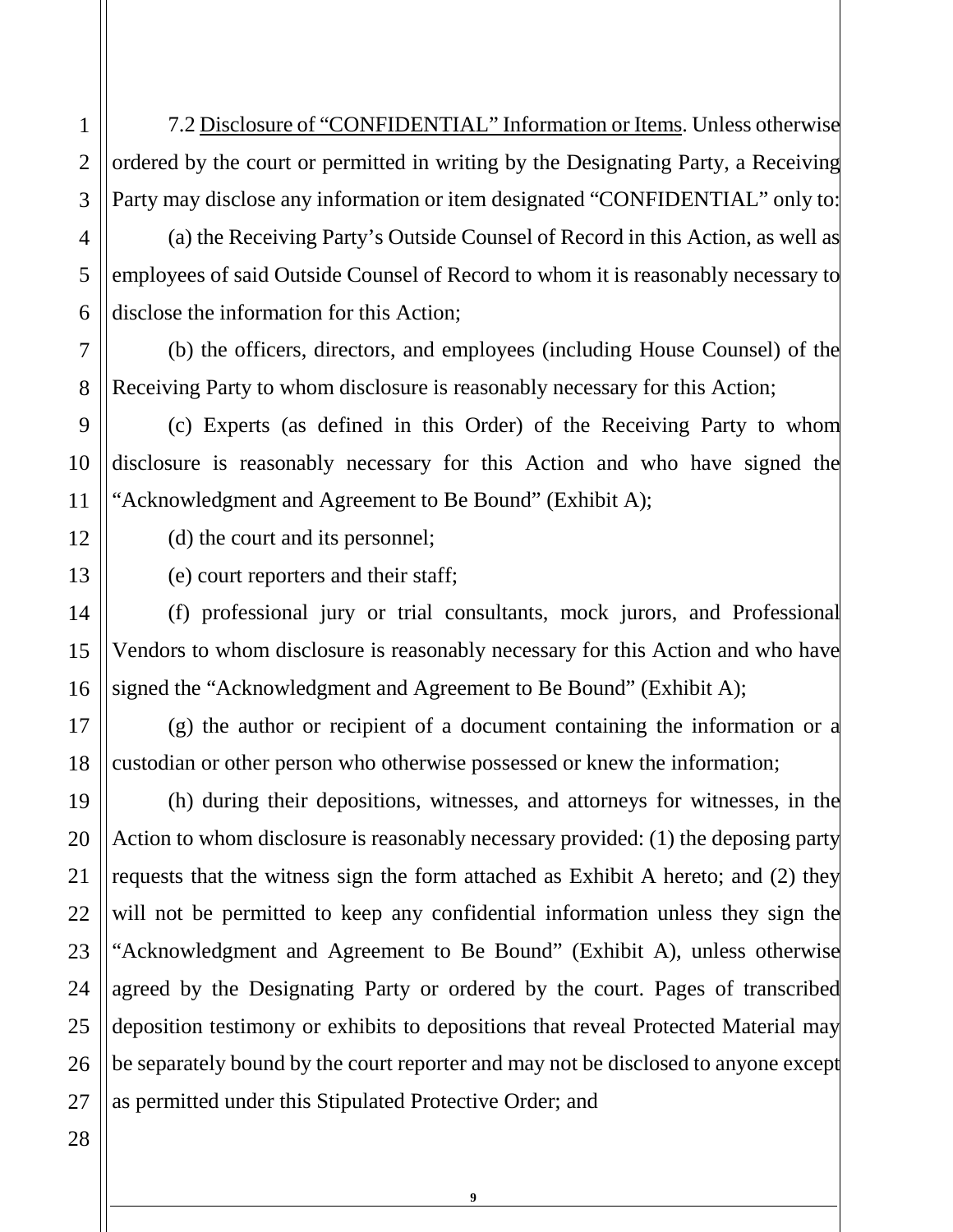(i) any mediator or settlement officer, and their supporting personnel, mutually agreed upon by any of the parties engaged in settlement discussions.

# 8. PROTECTED MATERIAL SUBPOENAED OR ORDERED PRODUCED IN OTHER LITIGATION

If a Party is served with a subpoena or a court order issued in other litigation that compels disclosure of any information or items designated in this Action as "CONFIDENTIAL," that Party must:

(a) promptly notify in writing the Designating Party. Such notification shall include a copy of the subpoena or court order;

(b) promptly notify in writing the party who caused the subpoena or order to issue in the other litigation that some or all of the material covered by the subpoena or order is subject to this Protective Order. Such notification shall include a copy of this Stipulated Protective Order; and

(c) cooperate with respect to all reasonable procedures sought to be pursued by the Designating Party whose Protected Material may be affected.

If the Designating Party timely seeks a protective order, the Party served with the subpoena or court order shall not produce any information designated in this action as "CONFIDENTIAL" before a determination by the court from which the subpoena or order issued, unless the Party has obtained the Designating Party's permission. The Designating Party shall bear the burden and expense of seeking protection in that court of its confidential material and nothing in these provisions should be construed as authorizing or encouraging a Receiving Party in this Action to disobey a lawful directive from another court.

9. A NON-PARTY'S PROTECTED MATERIAL SOUGHT TO BE PRODUCED IN THIS LITIGATION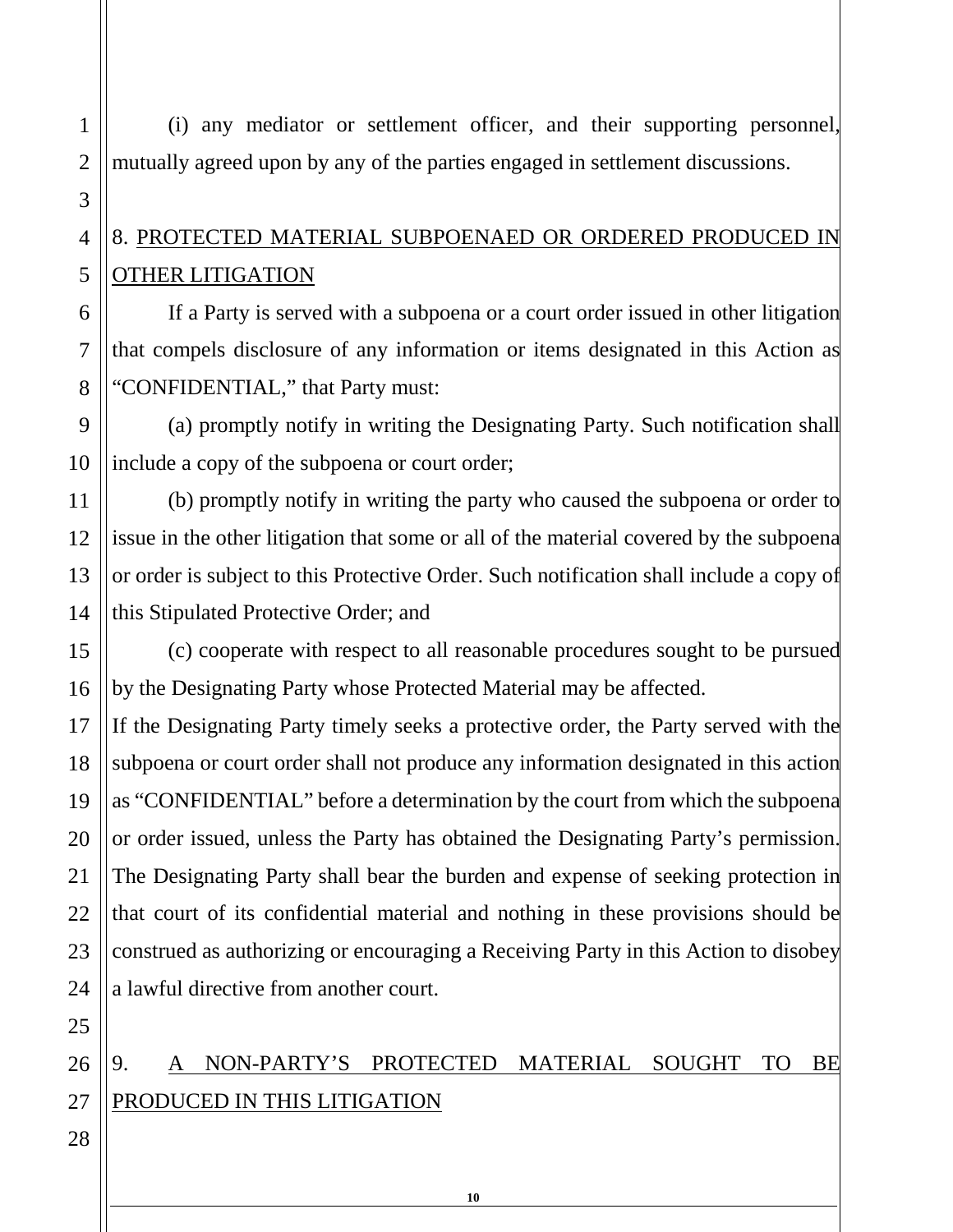(a) The terms of this Order are applicable to information produced by a Non-Party in this Action and designated as "CONFIDENTIAL." Such information produced by Non-Parties in connection with this litigation is protected by the remedies and relief provided by this Order. Nothing in these provisions should be construed as prohibiting a Non-Party from seeking additional protections.

(b) In the event that a Party is required, by a valid discovery request, to produce a Non-Party's confidential information in its possession, and the Party is subject to an agreement with the Non-Party not to produce the Non-Party's confidential information, then the Party shall:

(1) promptly notify in writing the Requesting Party and the Non-Party that some or all of the information requested is subject to a confidentiality agreement with a Non-Party;

(2) promptly provide the Non-Party with a copy of the Stipulated Protective Order in this Action, the relevant discovery request(s), and a reasonably specific description of the information requested; and

(3) make the information requested available for inspection by the Non-Party, if requested.

(c) If the Non-Party fails to seek a protective order from this court within 14 days of receiving the notice and accompanying information, the Receiving Party may produce the Non-Party's confidential information responsive to the discovery request. If the Non-Party timely seeks a protective order, the Receiving Party shall not produce any information in its possession or control that is subject to the confidentiality agreement with the Non-Party before a determination by the court. Absent a court order to the contrary, the Non-Party shall bear the burden and expense of seeking protection in this court of its Protected Material.

26

1

2

3

4

5

6

7

8

9

10

11

12

13

14

15

16

17

18

19

20

21

22

23

24

25

27

### 10. UNAUTHORIZED DISCLOSURE OF PROTECTED MATERIAL

**11**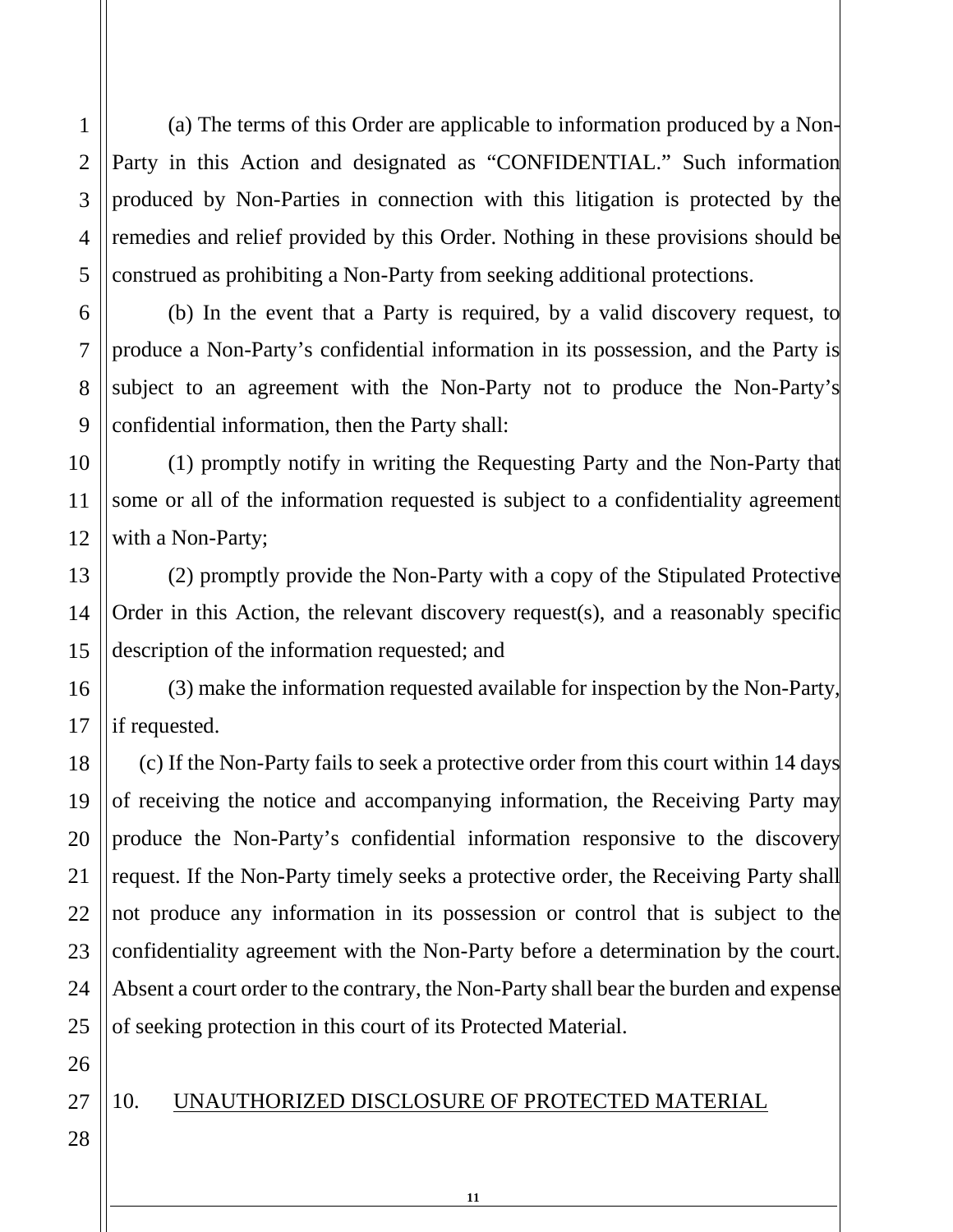1

2

3

4

If a Receiving Party learns that, by inadvertence or otherwise, it has disclosed Protected Material to any person or in any circumstance not authorized under this Stipulated Protective Order, the Receiving Party must immediately (a) notify in writing the Designating Party of the unauthorized disclosures, (b) use its best efforts to retrieve all unauthorized copies of the Protected Material, (c) inform the person or persons to whom unauthorized disclosures were made of all the terms of this Order, and (d) request such person or persons to execute the "Acknowledgment and Agreement to Be Bound" that is attached hereto as Exhibit A.

# 11. INADVERTENT PRODUCTION OF PRIVILEGED OR OTHERWISE PROTECTED MATERIAL

When a Producing Party gives notice to Receiving Parties that certain inadvertently produced material is subject to a claim of privilege or other protection, the obligations of the Receiving Parties are those set forth in Federal Rule of Civil Procedure 26(b)(5)(B). This provision is not intended to modify whatever procedure may be established in an e-discovery order that provides for production without prior privilege review. Pursuant to Federal Rule of Evidence 502(d) and (e), insofar as the parties reach an agreement on the effect of disclosure of a communication or information covered by the attorney-client privilege or work product protection, the parties may incorporate their agreement in the stipulated protective order submitted to the court.

# 12. MISCELLANEOUS

12.1 Right to Further Relief. Nothing in this Order abridges the right of any person to seek its modification by the Court in the future.

27 28 12.2 Right to Assert Other Objections. By stipulating to the entry of this Protective Order no Party waives any right it otherwise would have to object to disclosing or producing any information or item on any ground not addressed in this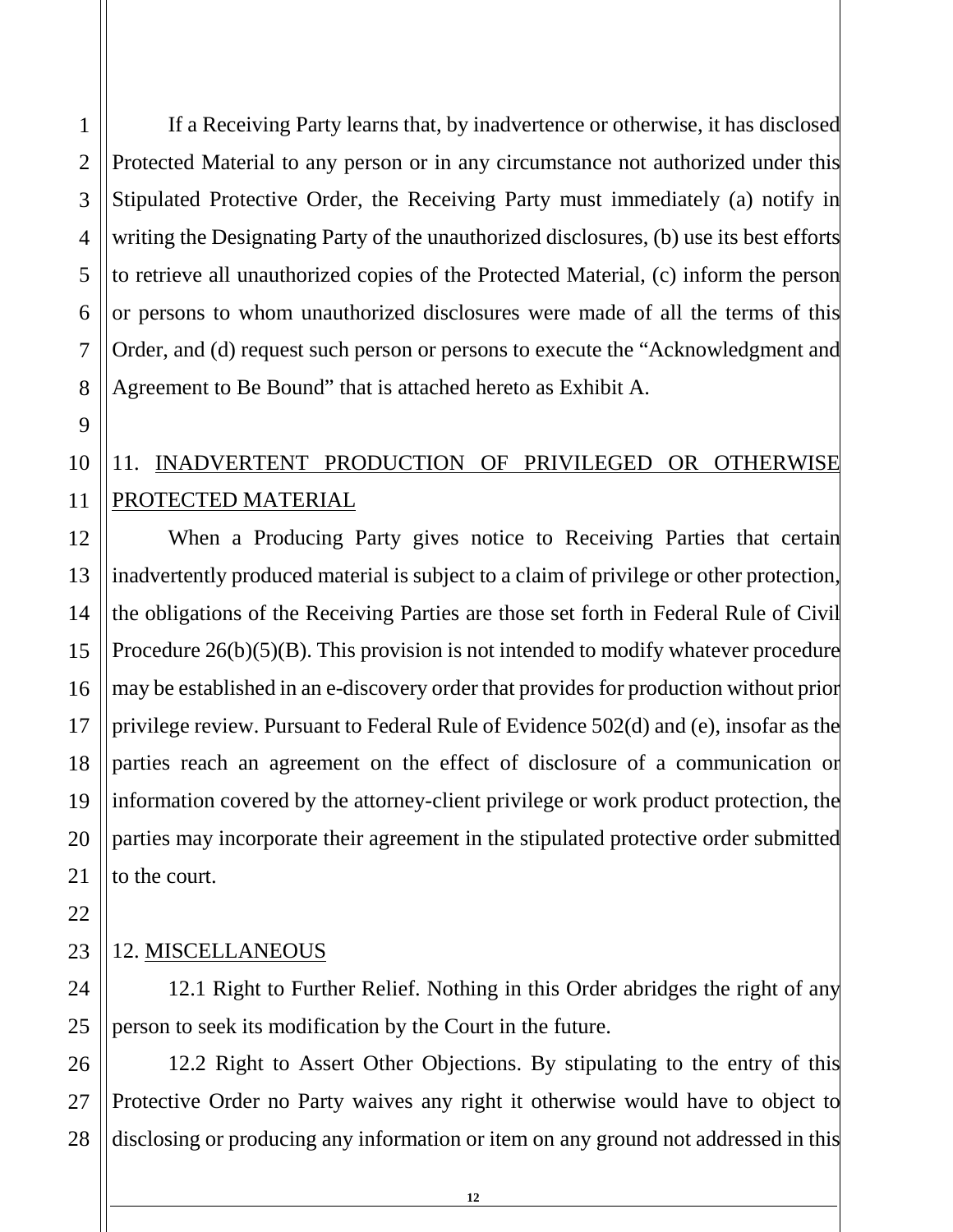Stipulated Protective Order. Similarly, no Party waives any right to object on any ground to use in evidence of any of the material covered by this Protective Order.

12.3 Filing Protected Material. A Party that seeks to file under seal any Protected Material must comply with Civil Local Rule 79-5. Protected Material may only be filed under seal pursuant to a court order authorizing the sealing of the specific Protected Material at issue. If a Party's request to file Protected Material under seal is denied by the court, then the Receiving Party may file the information in the public record unless otherwise instructed by the court.

13. FINAL DISPOSITION

12 After the final disposition of this Action, as defined in paragraph 4, within 60 days of a written request by the Designating Party, each Receiving Party must return all Protected Material to the Producing Party or destroy such material. As used in this subdivision, "all Protected Material" includes all copies, abstracts, compilations, summaries, and any other format reproducing or capturing any of the Protected Material. Whether the Protected Material is returned or destroyed, the Receiving Party must submit a written certification to the Producing Party (and, if not the same person or entity, to the Designating Party) by the 60 day deadline that (1) identifies (by category, where appropriate) all the Protected Material that was returned or destroyed and (2)affirms that the Receiving Party has not retained any copies, abstracts, compilations, summaries or any other format reproducing or capturing any of the Protected Material. Notwithstanding this provision, Counsel are entitled to retain an archival copy of all pleadings, motion papers, trial, deposition, and hearing transcripts, legal memoranda, correspondence, deposition and trial exhibits, expert reports, attorney work product, and consultant and expert work product, even if such materials contain Protected Material. Any such archival copies that contain or

**13**

1

2

3

4

5

6

7

8

9

10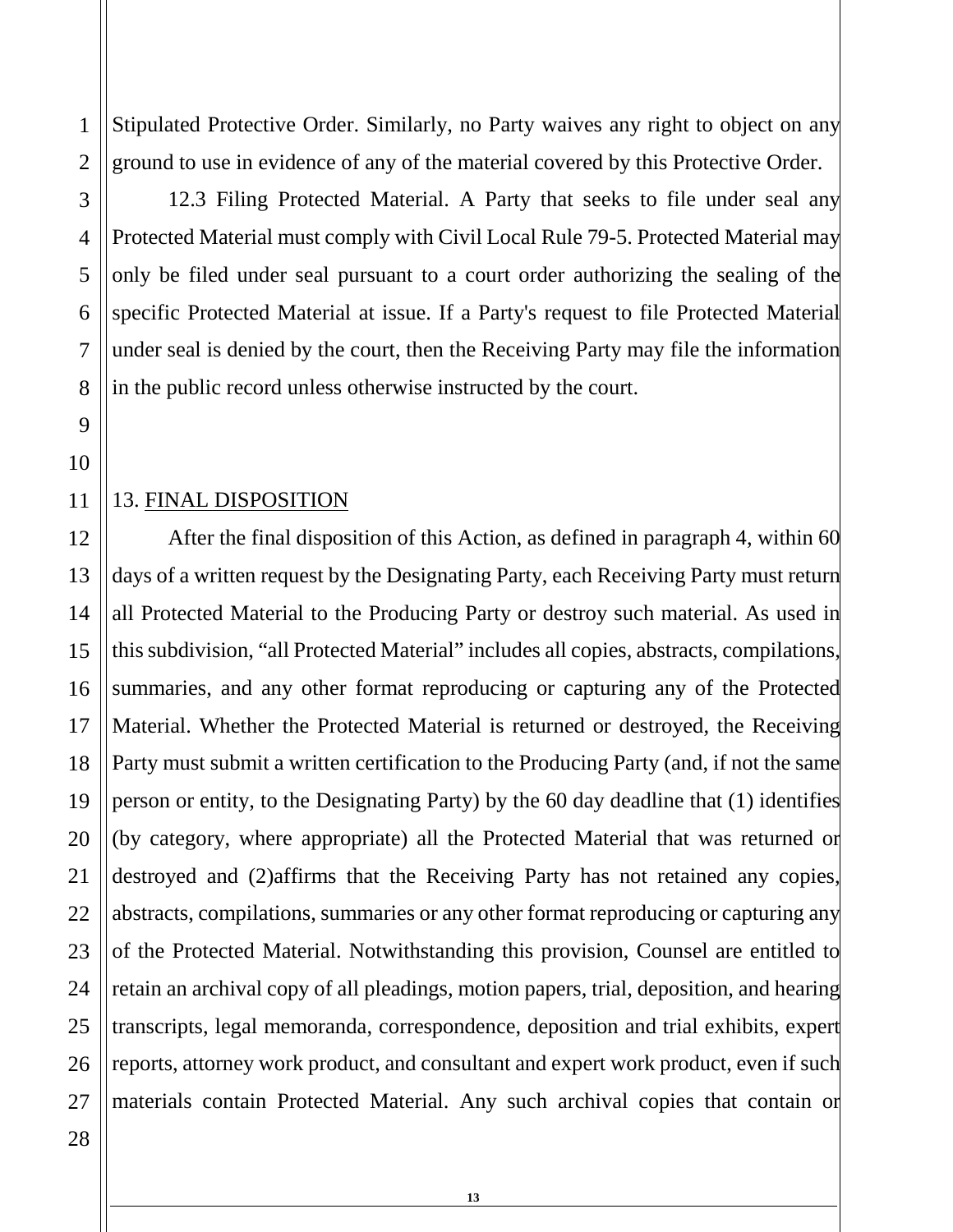| $\mathbf{1}$   | constitute Protected Material remain subject to this Protective Order as set forth in |
|----------------|---------------------------------------------------------------------------------------|
| $\overline{2}$ | Section 4 (DURATION).                                                                 |
| 3              |                                                                                       |
| $\overline{4}$ | 14. Any violation of this Order may be punished by any and all appropriate measures   |
| 5              | including, without limitation, contempt proceedings and/or monetary sanctions.        |
| 6              |                                                                                       |
| $\overline{7}$ | IT IS SO STIPULATED, THROUGH COUNSEL OF RECORD.                                       |
| 8              |                                                                                       |
| 9              |                                                                                       |
| 10             |                                                                                       |
| 11             |                                                                                       |
| 12             | <b>Attorneys for Plaintiff</b>                                                        |
| 13             |                                                                                       |
| 14             |                                                                                       |
| 15             |                                                                                       |
| 16             |                                                                                       |
| 17             | <b>Attorneys for Defendant</b>                                                        |
| 18             |                                                                                       |
| 19             | FOR GOOD CAUSE SHOWN, IT IS SO ORDERED.                                               |
| 20<br>21       |                                                                                       |
| 22             |                                                                                       |
| 23             |                                                                                       |
| 24             | Honorable Alka Sagar<br>United States Magistrate Judge                                |
| 25             |                                                                                       |
| 26             |                                                                                       |
| 27             |                                                                                       |
| 28             |                                                                                       |
|                |                                                                                       |
|                | 14                                                                                    |